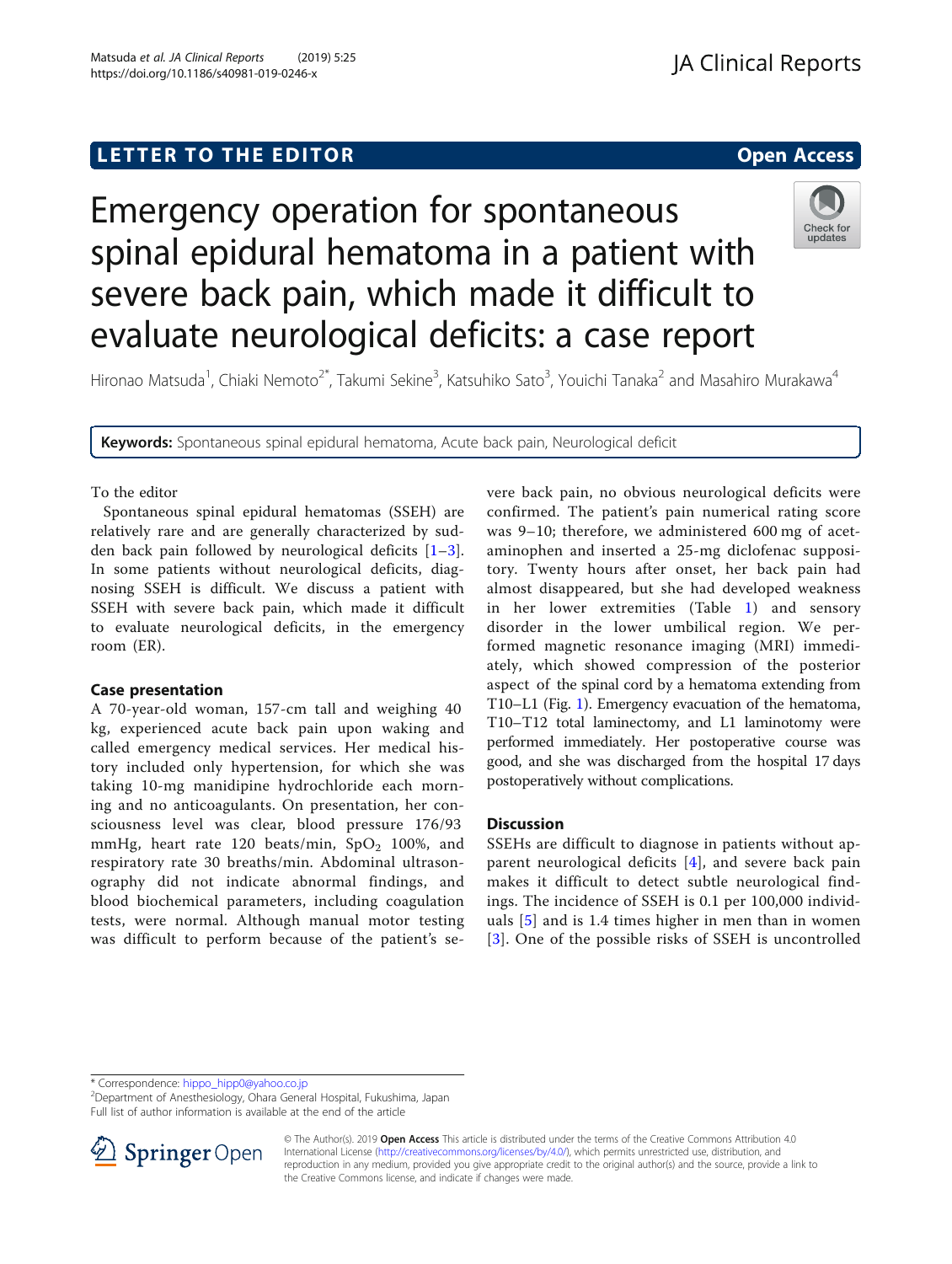#### <span id="page-1-0"></span>Table 1 Results of manual muscle testing

| Muscle                          | Right          | Left  |
|---------------------------------|----------------|-------|
| lliopsoas muscle                | $4-$           | 4     |
| Quadriceps muscle               | $4+$           | $5 -$ |
| Tibialis anterior muscle        | $\overline{4}$ | $5 -$ |
| Extensor hallucis longus muscle | $\overline{4}$ | 4     |
| Extensor digitorum muscle       | $\overline{4}$ | 4     |
| Gastrocnemius muscle            | 5              | 5     |
| Flexor hallucis longus muscle   | $5 -$          | 5     |
| Flexor digitorum longus muscle  | 5              | 5     |

5 holds test position against maximal resistance, 5− holds test position against slight to maximal resistance, 4+ holds test position against moderate to strong pressure, 4 holds test position against moderate resistance, 4− holds test position against slight to moderate pressure



Fig. 1 T1-weighted image of the patient's spine. T1-weighted magnetic resonance image showing compression of the posterior aspect of the spinal cord by a hematoma extending from T10–L1

hypertension [[6\]](#page-2-0). Hypertension was present in our patient, and although her blood pressure was high at admission because of the severe back pain, her blood pressure was usually well controlled. Generally, most cases of SSEH are idiopathic [\[7](#page-2-0)].

The most common treatment for SSEH in patients with neurological deficits is surgical evacuation of the hematoma [[8,](#page-2-0) [9\]](#page-2-0). The mortality rate associated with this operation is low [[10](#page-2-0)]; therefore, surgical evacuation of the hematoma should be the first choice for SSEH with neurological deficits. In our patient, severe back pain masked neurological deficits, making it difficult to diagnose SSEH. Additionally, pain-related symptoms, including a high respiratory rate, make assessing neurological findings confusing. We considered operation instead of conservative treatment because of the progression of our patient's neurological deficits and the size of the hematoma seen on MRI.

Acute back pain is a common symptom in the ER, and mild neurological deficits may not be recognized at presentation with concurrent severe back pain. MRI is the most useful method to diagnose SSEH, and surgical intervention provides a good neurological prognosis.

#### Abbreviations

ER: Emergency room; MRI: Magnetic resonance imaging; SSEH: Spontaneous spinal epidural hematoma

#### Acknowledgements

We thank Angela Morben, DVM, ELS, and Jane Charbonneau, DVM, from Edanz Group [\(www.edanzediting.com/ac](http://www.edanzediting.com/ac)), for editing a draft of this manuscript.

Funding

None

#### Availability of data and materials

All data generated or analysed during this study are included in this published article.

#### Authors' contributions

HM contributed to the writing of the manuscript and collected the figures. CN supervised the study. TS and KS performed the operation. YT managed anesthesia. MM checked and gave advice regarding the manuscript. All authors read and approved the final manuscript.

#### Ethics approval and consent to participate

Ethics approval is not applicable, and consent to participate was obtained from the patient.

#### Consent for publication

Written informed consent was obtained from the patient for publication of this manuscript.

#### Competing interests

The authors declare that they have no competing interests.

#### Publisher's Note

Springer Nature remains neutral with regard to jurisdictional claims in published maps and institutional affiliations.

#### Author details

<sup>1</sup>The Junior Resident Center, Ohara General Hospital, Fukushima, Japan. <sup>2</sup> Department of Anesthesiology, Ohara General Hospital, Fukushima, Japan